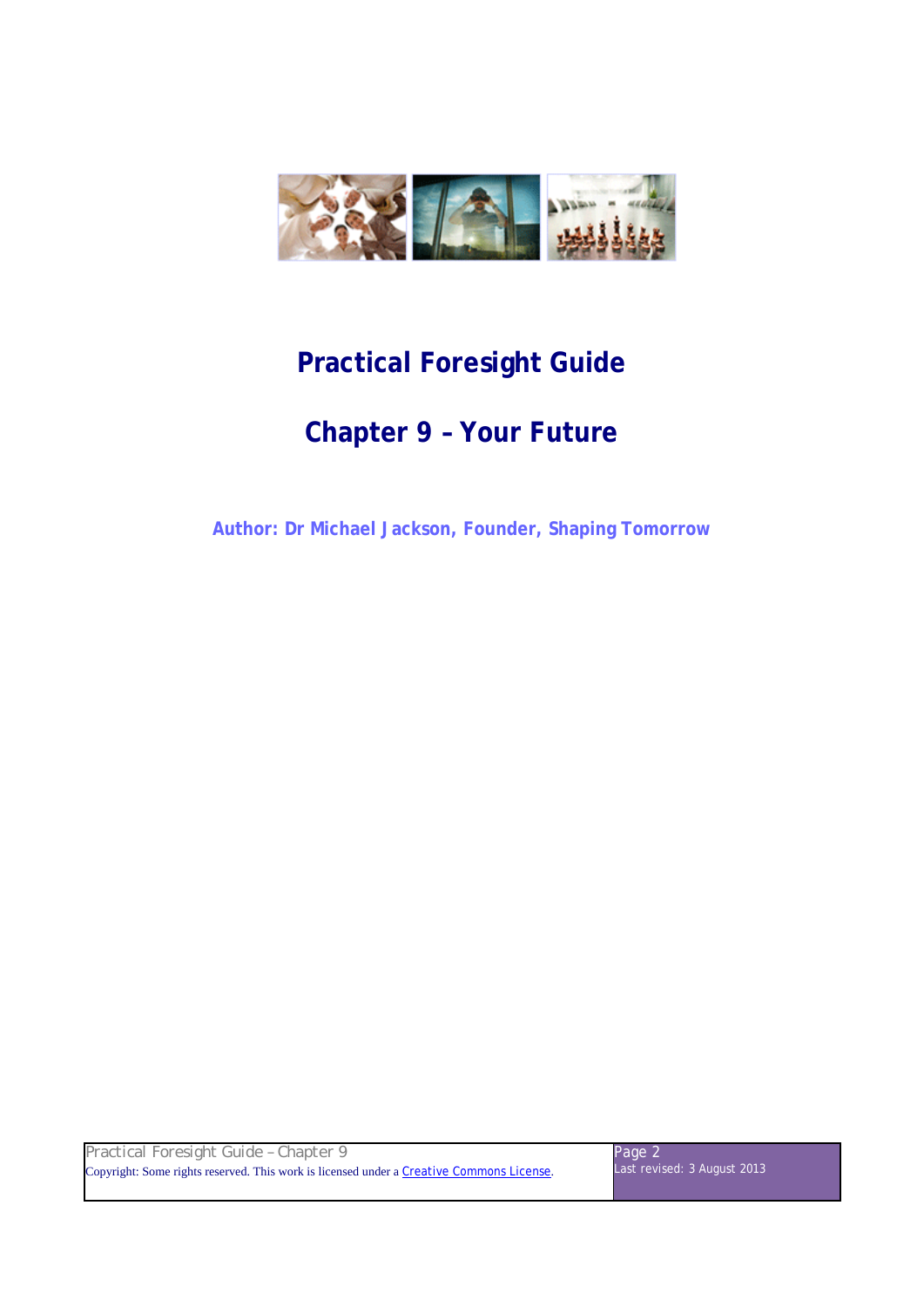# **Table of contents**

| 9. Your Future                  | 3              |
|---------------------------------|----------------|
| 9.1 Becoming a futurist         | 3              |
| 9.2 Futures conferences         | 3              |
| 9.3 Foresight courses           | $\overline{4}$ |
| 9.4 Personal futures            | 5              |
| 9.5 LifeMaps                    | 5              |
| 9.6 Finding time for the future | 6              |
| 9.7 Echoes from our future      | 8              |
|                                 |                |

| Practical Foresight Guide - Chapter 9                                                    | Page 2                      |
|------------------------------------------------------------------------------------------|-----------------------------|
| Copyright: Some rights reserved. This work is licensed under a Creative Commons License. | Last revised: 3 August 2013 |
|                                                                                          |                             |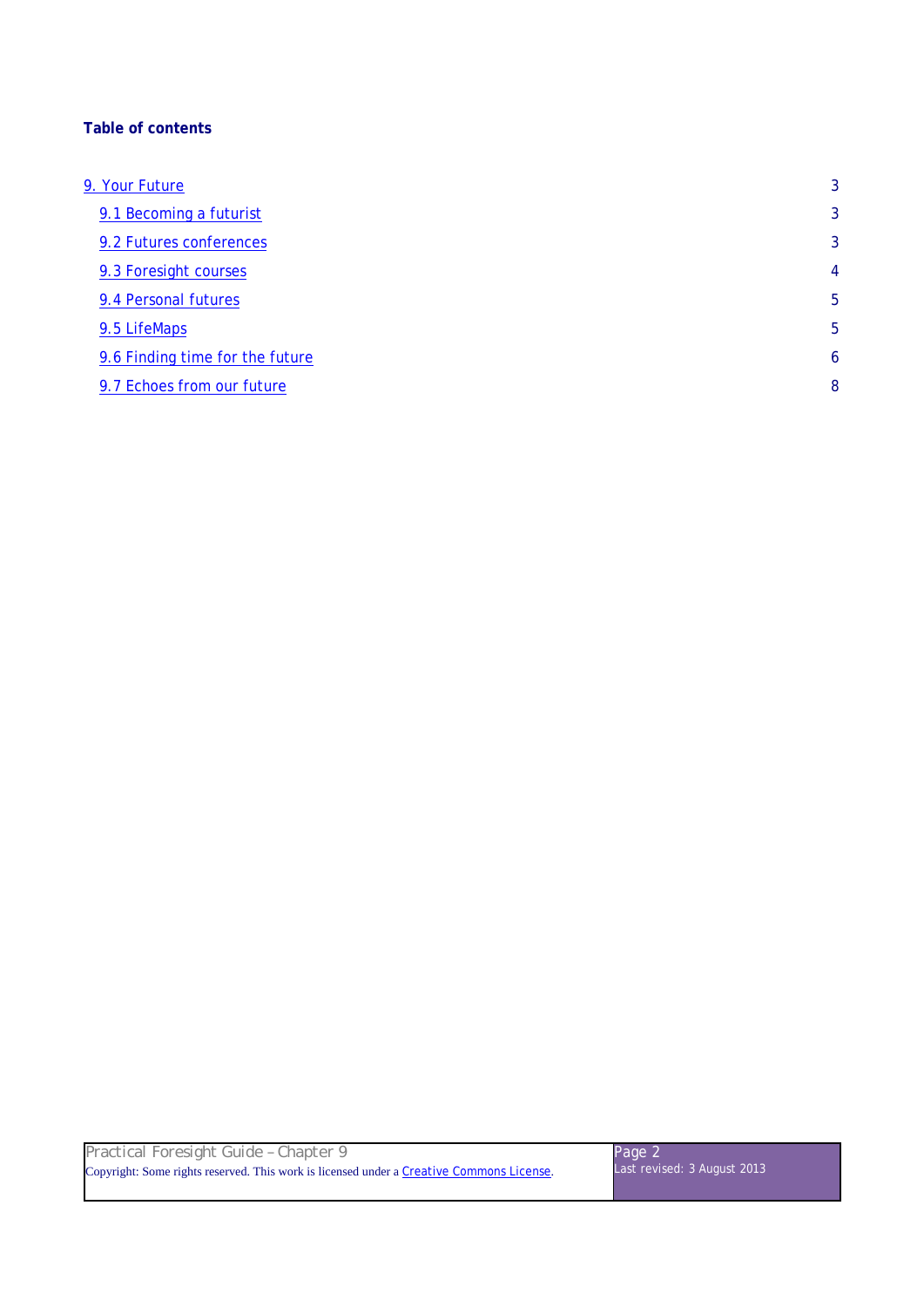# **9. Your Future**

Regardless of whether your organization embraces strategic foresight don't stop applying the principles in your home and work life. In fact, applying these principles to projects and programs can get you and your good ideas noticed thus changing the culture of any organization you are associated with and simultaneously increasing your prestige.

'Big oaks began life as small acorns!' So it is with growing your own strategic foresight competencies. You won't become a renowned futurist overnight but a little practice each day will soon make you competent and confident to use the future for your own advantage and that of your family.

# **9.1 Becoming a futurist**

Becoming a professional futurist takes a lot of time and effort upfront because there is so much to explore and know but people also specialize in their interest spaces or even dabble in futuring because it's such a fascinating discipline.

Some futurists take degrees in Strategic Foresight and Future Studies while others are introduced to the field through their work. Some people discover futuring on their own, learn foresight methods and set up shop as general futurists, concentrate on future studies in their own area of expertise or simply apply it to their everyday lives.

# **Finding out more**

Futuring is a very broad and complex subject with many ways of seeing and creating the futures we want to achieve. So, visit the "Further References" when you see them on individual pages here because they will increase your breadth and depth of view. Similarly, the 'Recommended reading' section (10.1) at the end of this handbook includes more inspiring texts from some of the world's greatest futurists.

Then browse "More Foresight Resources" at http://www.shapingtomorrow.com/content.cfm?webtext=318, where you will find comprehensive links to the best introductions on futures studies, events, futuring organizations, and educational courses, etc.

Join Shaping Tomorrow's Foresight Network at http://shapingtomorrowmain.ning.com/ to see the types of people already practicing as futurists. Their biographies will help you see how they found futuring and how their careers have progressed. They may also be willing to give you free advice and suggestions if you ask them nicely.

In a few hours you will have gained a rapid appreciation of the field of futuring and where to find help. Use it wisely by writing down what attracts and detracts you from being a futurist and ideas and places that you want to revisit. Then, use these lists to see what areas of futuring you would like to explore, and begin asking around or join one of the several foresight teaching programs.

# **9.2 Futures conferences**

Go to some of the key conferences such as the World Futures Society in North America. Find futurists at World Future Society, Poptech, TED, SXSW, or other events that attract forward thinking people such as the Association of Professional Futurist events.

| Practical Foresight Guide - Chapter 9                                                    | Page 2                      |
|------------------------------------------------------------------------------------------|-----------------------------|
| Copyright: Some rights reserved. This work is licensed under a Creative Commons License. | Last revised: 3 August 2013 |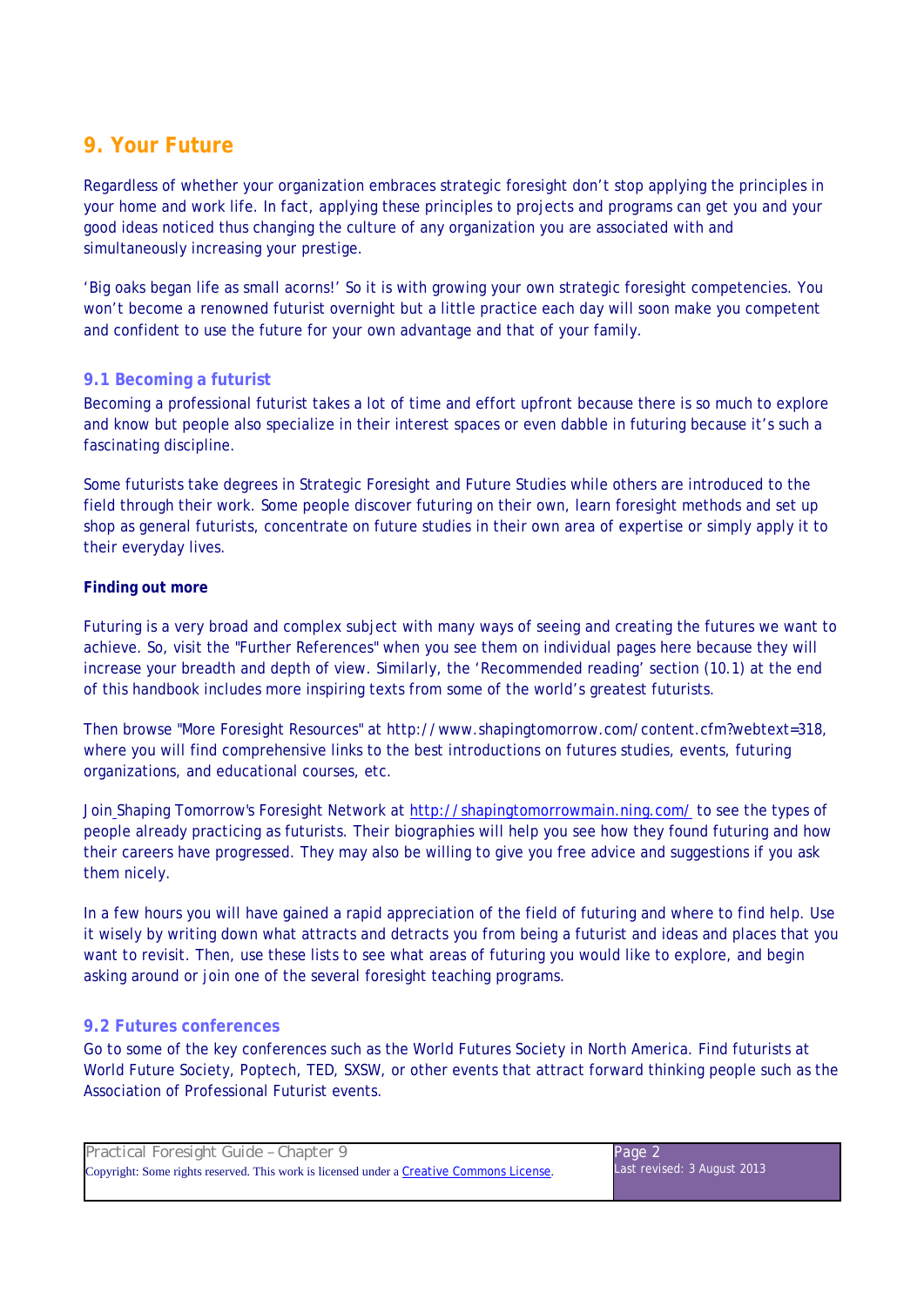Upcoming events are advertised at Shaping Tomorrow's Foresight Network above.

#### **9.3 Foresight courses**

There are an increasing number of foresight courses available some offering degrees and certificates.

Among them are:

#### **Universities and colleges**

- Swinburne University, Australia
- Corvinus University, Hungary
- Lisbon University, Portugal
- University of Stellenbosch, South Africa
- Graduate Institute of Futures Studies, Tamkang University, Taiwan
- St Augustine University, Tanzania
- Singularity University, USA
- Regent University, USA
- University of Houston, USA
- University of Hawaii, Manoa, USA
- Ontario College of Art & Design, Canada
- IKIU, Iran

#### **International Masterclasses**

- Shaping Tomorrow, UK
- Infinite Futures, UK
- Thinking Futures, Australia

For a full listing visit Shaping Tomorrow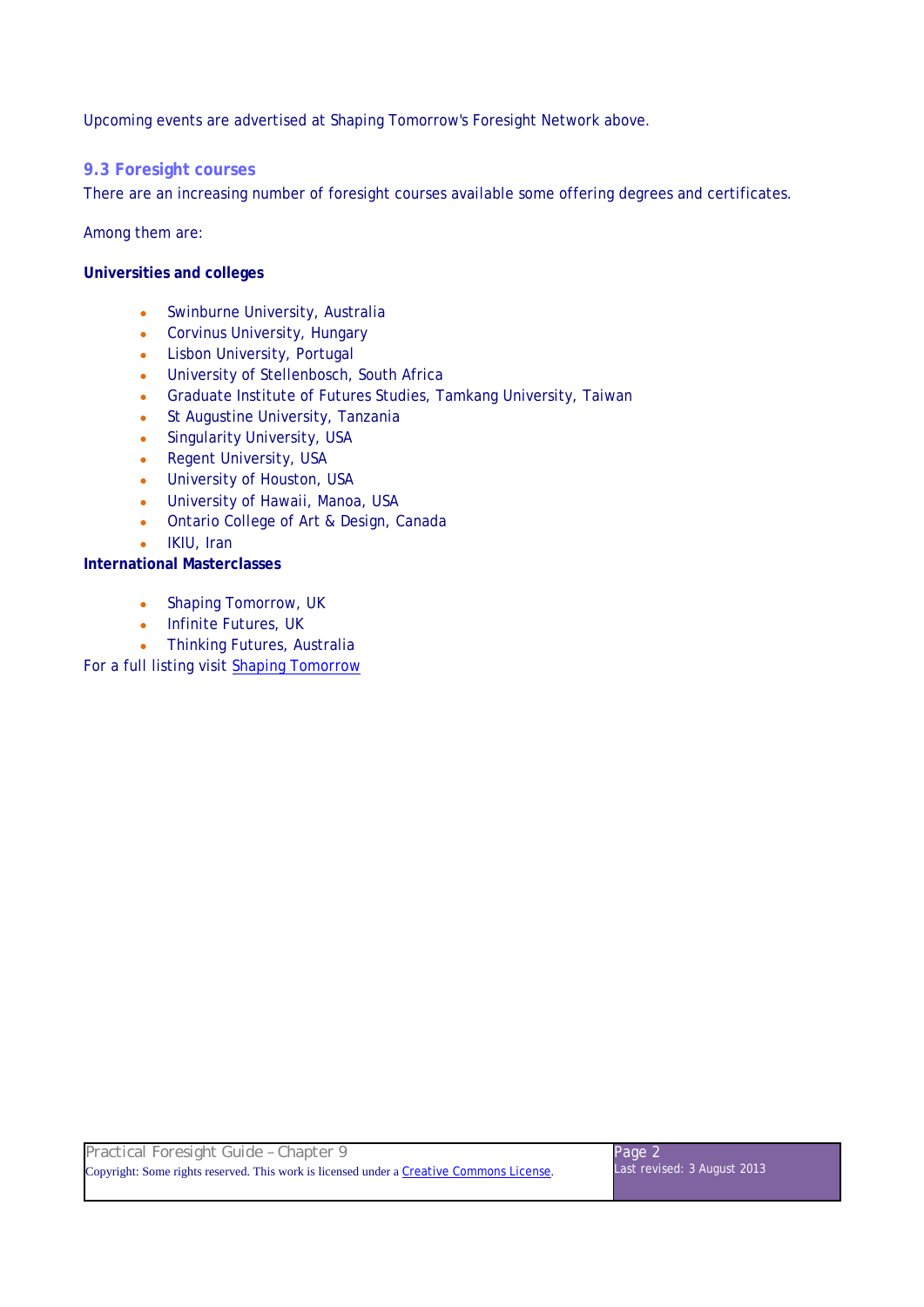#### **Further reference**

An Audit For Organizational Futurists: Ten Questions Every Organizational Futurist Should Be Able to Answer, Andy Hines, University of Houston 2003, Emerald

# 9.4 Personal futures **What is a personal future?**

'As we look at personal futures, they are explorations of the future of one individual, you, and only the futures that directly involve you and your family.

The approach consists of three steps:

(1) Build a framework of information about your life.

(2) From the information in the framework, explore your plausible futures with scenarios.

(3) From the scenarios, develop a vision of your future, devise strategies to achieve your vision, and make action plans for your future.

In exploring your future, you will use the same methods that have been practiced by futurists for decades, all over the world. At the end of this process, you should have an overview and a vision of your life, specific plans for the next stage of life, and contingency plans to deal with changes.

#### **Personal Futures Network**

Visit the free Personal Futures Network to follow a more detailed outline of these three steps in learning about your future.'

Source: With grateful thanks to Verne Wheelwright, Ph.D, for his permission to use his words and a thank you for the pioneering work he is doing in this area.

Two more methods of using the future to help strategize your career involve:

- 1. Asking yourself | Which skills be needed in the future?| Which skills will not be required in the future? | What do I want to achieve in my life? | Which industries might I want to succeed in? | What do I want to achieve? | What obstacles might stand in my way?| Which new or improved skills do I need to succeed? | How do I resolve these? | What could change my mind? | How will I know I'm heading in the right direction? |
- 2. Asking yourself 'If I were a [insert job] what would excite me?' and then writing down how a scientist, politician, environmentalist, economist, technologist or educationalist would see their future.
- 3. Taking these different perspectives will reveal fresh Insights and allow the creation of more robust conclusions.

# **9.5 LifeMaps**

Results of an internal survey at a global life insurer showed their people wanted

| Practical Foresight Guide - Chapter 9                                                    | Page 2                      |
|------------------------------------------------------------------------------------------|-----------------------------|
| Copyright: Some rights reserved. This work is licensed under a Creative Commons License. | Last revised: 3 August 2013 |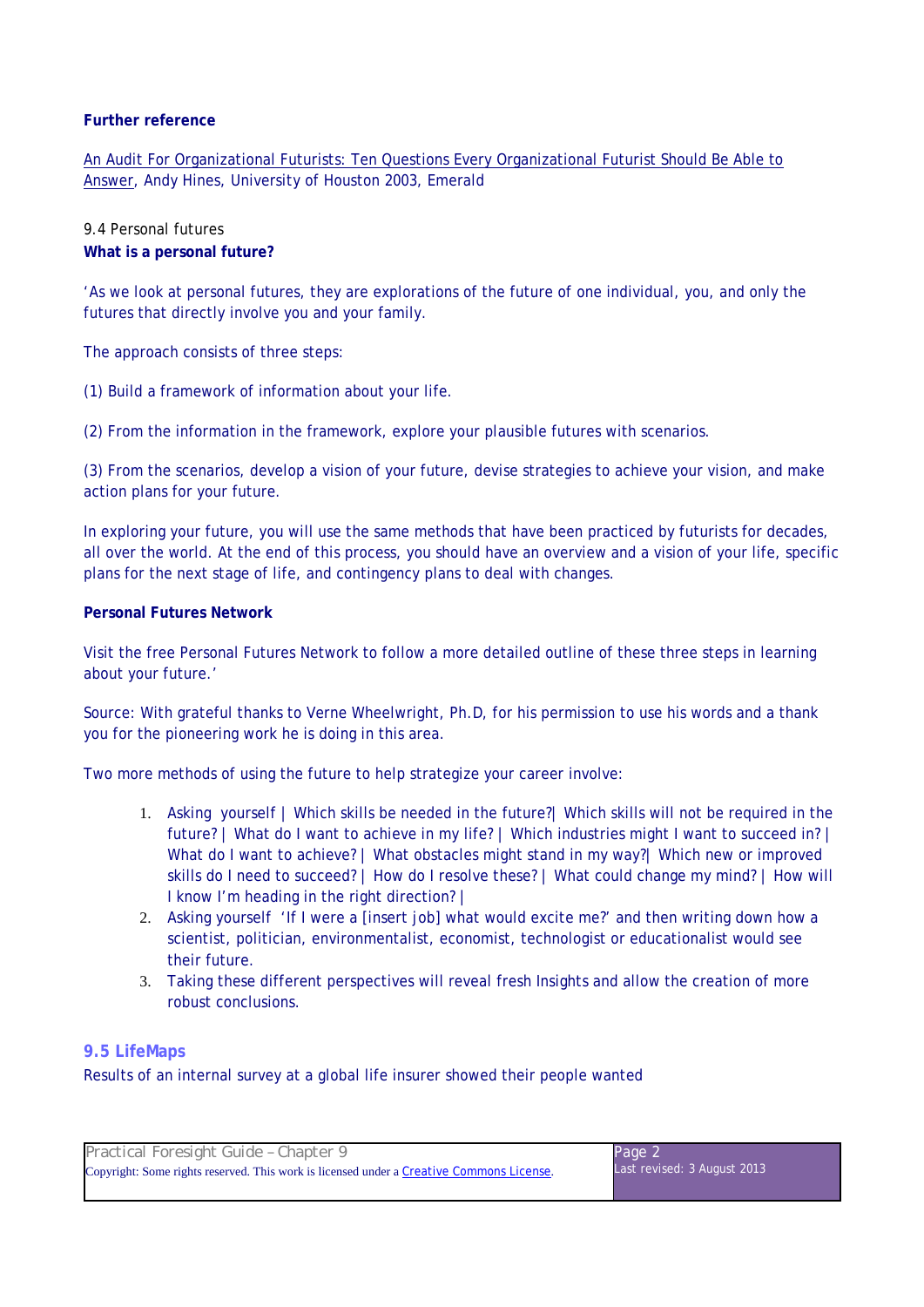- Help to provide the service that their customers wanted and needed
- Support in supporting customers
- Belief in them and their potential
- Investment in their personal future development
- To feel valued
- **Recognition and reward**

The company responded by

- Aligning Business and Personal Life Maps<sup>1</sup> (Money, Achievement, Power, Society)
- Creating a unified set of future business competencies
- Introducing SMART consistent performance management and development processes linked to the Business and Life Maps
- Building a learning organization through innovative initiatives and development activities that recognised and rewarded great performances.
- Money: | Achievement: I want to make something happen | Power: I want the ability to influence others | Society: I want the ability to affiliate with a cause

These LifeMaps are essentially a future contract between the organization and its people to deliver their personal aspirations in exchange for their delivery of agreed, beyond expected, performance; for example, early retirement or a sabbatical for delivering a dramatic improvement in company performance. Aggregated Life Maps can help an organization spot opportunities for increasing people's loyalty and performance and better identify previously unseen workforce risks.

If you are an HR Director or CEO wanting to use Personal Futures to create systematized, organization-wide LifeMaps, contact Verne at the Personal Futures Network.

#### Further reference

• Personal Futures Network

# **9.6 Finding time for the future**

A personal experience from the Chairman of Shaping Tomorrow

"Back in the 90's when I was CEO of a large and very successful financial services business we had determined our strategy and decided to sell the business before the market changed, as it now has. But we had bought twenty businesses and knew just how much work it would take to go through a full buyer search and subsequent transfer of engagements process. The team knew it had to continue to run a marathon but now have a heart transplant at the same time.

So, we hired a consultant to help us, and after observing us for a while he suggested we do a Short Interval Scheduling exercise. The Executive team, including myself, were asked to take a reading of what we were doing every five minutes of the day for one month and to capture the info on our mobile phones for uploading to a spread-sheet; a simple but highly effective process.

#### **A waste of time**

The results were staggering. We found that 70% of our time was wasted; yes wasted!

• Time was leaking on micro managing the business we had rescued from oblivion.

| Practical Foresight Guide - Chapter 9                                                    | Page 2                      |
|------------------------------------------------------------------------------------------|-----------------------------|
| Copyright: Some rights reserved. This work is licensed under a Creative Commons License. | Last revised: 3 August 2013 |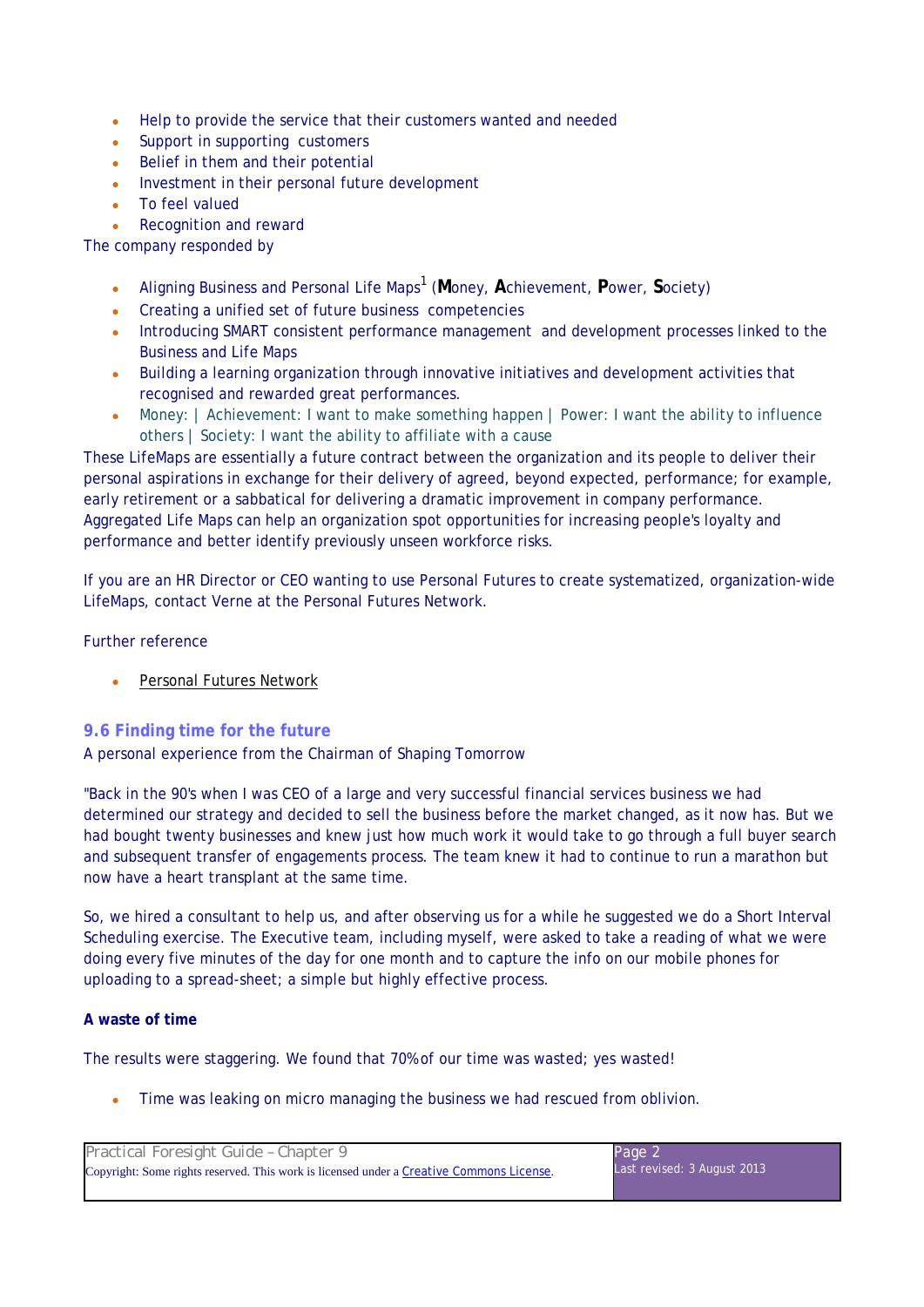- We had not altered our success criteria to recognize that we should have given up lots of control to gain control as the business grew.
- We stayed in our comfort zones and didn't delegate as much as we could have.
- We attended meetings because we always had.
- We worked on things that had medium, not long-term strategic value.
- Consideration of the future beyond the next two years was every five years and our efforts puny, useless, and generally too late.
- We didn't use computers as well as we might.
- We were control freaks.
- And so on and so on.

I have always been seen as an executive who is ruthless! Ruthless with time that is, not people. So imagine my shock when my results, even though the best of the team still showed I could get 63% back by being smarter.

#### **Making good use of time**

It was a true tipping point for the team. We determined to set up the company with a shadow executive team to run the day-to-day as though they were us. We defined our expectations and left them very much to get on with it apart from monthly formal reviews ahead of the Board meeting. Otherwise all executive controls were ceded to them.

That left us as coaches and mentors to the shadow team and strategists on our sale.

We not only grew the next level down dramatically in the course of the next few months but proved that our sell by date as an Executive Team had come. Once the sale had been achieved, the team knew it would get bigger jobs with the purchaser and that the shadow team would take over.

The 60-70% productivity improvement produced such great primary and secondary benefits that when we were hostilely attacked during the sale we had the time and resources to defend, while the shadow team ran the business as usual.

So the message here is to challenge people who say they are too busy. How do they know? Where is their time going? What are they doing that they could drop in favour of becoming better strategic leaders? For in that switch is the key to the next promotion and further personal, organizational, and stakeholder success.

How about you? How could you manage your time more effectively for the benefit of all and spend more time in your future?

**Feel free to quote me."** 

#### **9.7 Echoes from our future**

'Not so long ago, when environments were relatively stable, organizations kept their eyes on internal operations.

The definition of managerial work was decision-taking.

Today, as environments become more and more volatile, organizations are turning their gaze to the horizon, watching and struggling with a confusion of signals.

| Practical Foresight Guide - Chapter 9                                                    | Page 2                      |
|------------------------------------------------------------------------------------------|-----------------------------|
| Copyright: Some rights reserved. This work is licensed under a Creative Commons License. | Last revised: 3 August 2013 |